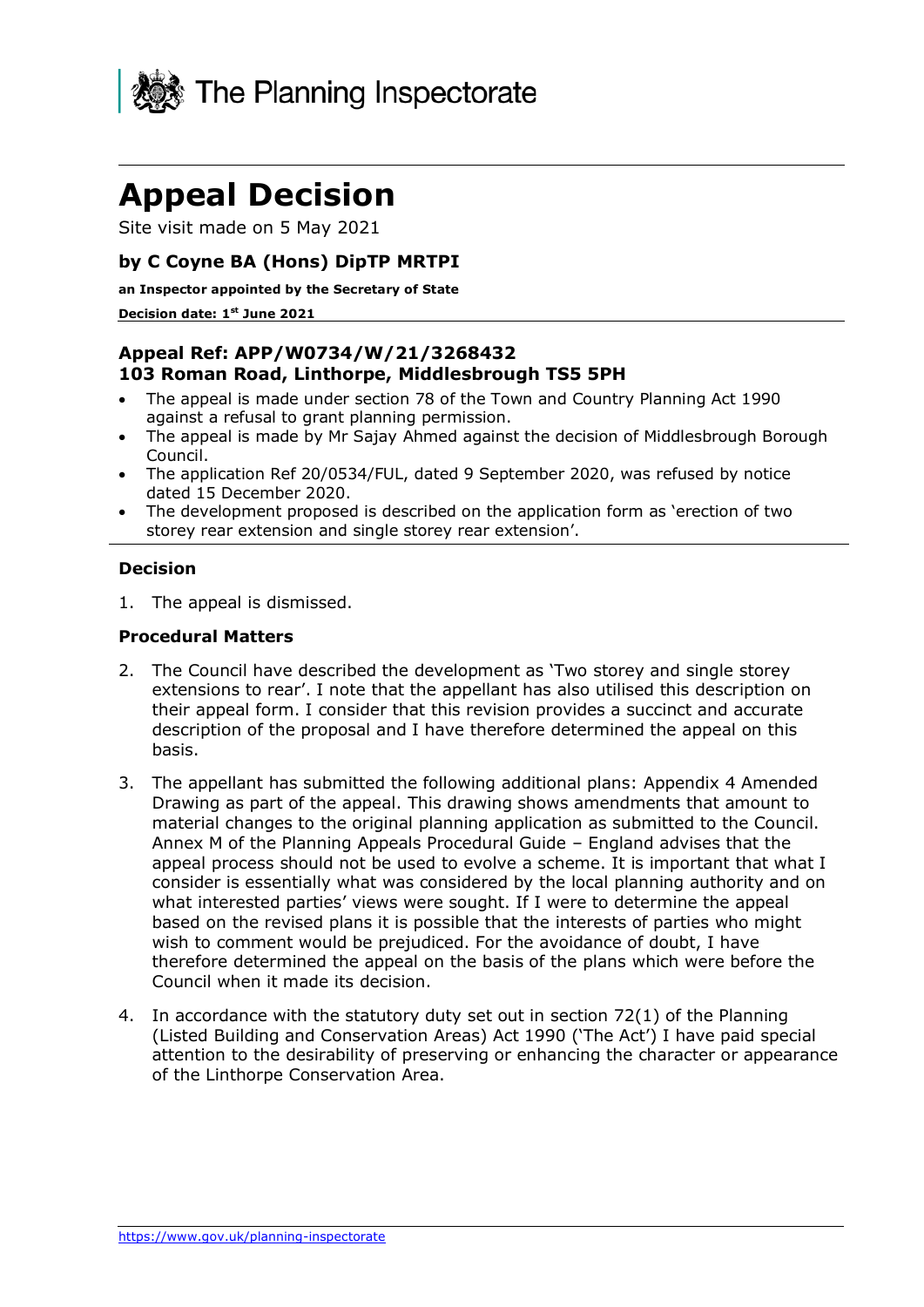#### **Main Issues**

- 5. The main issues are:
- the effect of the proposed development on the character and appearance of the area having particular regard to this part of Roman Road and with reference to the Linthorpe Conservation Area (CA); and
- the effect of the proposed development on the living conditions of neighbouring occupiers having regard to matters of outlook and light.

#### **Reasons**

#### *Character and Appearance*

- 6. The appeal property is a two-storey terraced dwelling with a small front garden and larger yard to the rear. It also has an existing two storey extension to the rear and a small single-storey outbuilding in its back yard. All the properties on the terrace to which the appeal property belongs have similar two-storey rear extensions. These extensions do not cover the entire width of the rear elevations of their respective host properties and therefore form double-breasted two-storey offshoots with gaps between them. From what I observed on my site visit all these pairings of two-storey offshoots on this part of Roman Road project the same distance backwards meaning that the rear elevations of each of the properties comprising the pairings are 'flush' in relation to each other. The terrace is situated within a predominately residential area with most properties within it comprising two-storey terraced or semi-detached dwellings.
- 7. The proposal would extend the existing two storey rear extension to no. 103 approximately 3 metres further to the rear with an additional single storey element projecting approximately 4 metres further than this where it would meet the existing single storey outbuilding in the back yard. A good number of on the terrace also have single storey rear extensions in addition to their two-storey rear extensions meaning that a significant proportion of their back yards have been built on. Consequently, the proposal's single storey element would not necessarily look out of place.
- 8. However, even though the proposal's materials would match the host property and its generic design would be similar to it, the fact that the two storey element of the proposal would project a good distance past the rear elevation of its adjacent 'paired' neighbouring offshoot means that it would be at odds with the established pattern of development on this part of Roman Road. As a result, it would represent a discordant addition to the back of the terrace thereby having an adverse visual impact in this regard.
- 9. The significance of the CA derives from its high-quality suburbs with areas of planned architectural consistency. The traditional dwellings on this part of Roman Road make a positive contribution to this significance and I note that the Council's Conservation officer has not raised an objection to the proposal concluding that it should sustain the significance of the CA as its design is guided by the host dwelling with its materials matching it. However, even so, while the proposal may not harmfully detract from the setting or significance of the wider CA this does not necessarily mean that it would not harm the character or appearance of the area or the CA itself on this part of Roman Road.